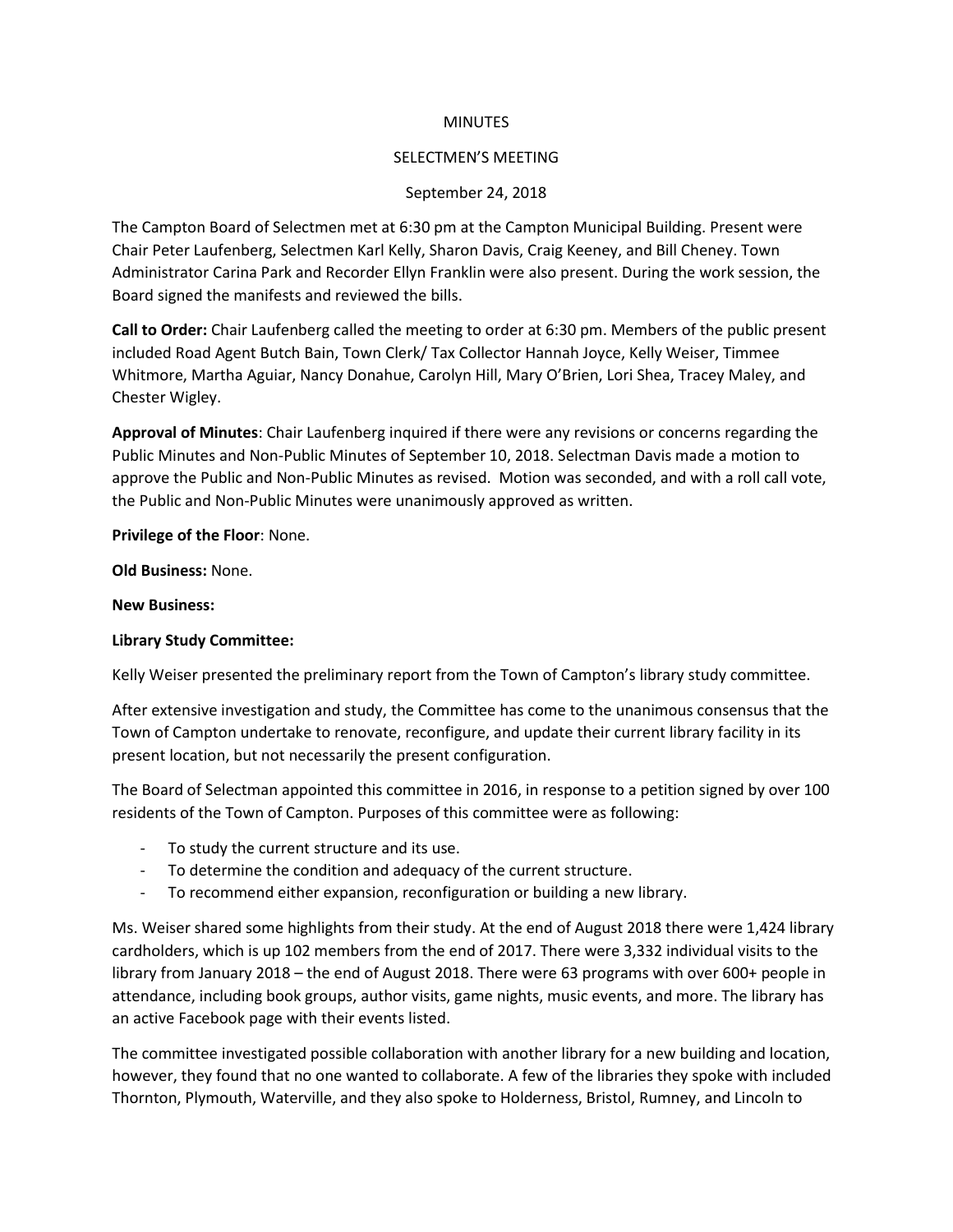gather information about renovations. They sent out a survey to all residents in the town and received 300 responses. Some things people were not happy with included the opening hours, which leave out older adults during the day and families with young children. The parking situation needs improvement, especially if there will be improvement in the building or expansion. The size needs to be bigger as well. The library also needs technology upgrades. Folks loved the programs that brought them into the library, and were then able to see the services offered to them.

The committee consulted the NH state librarian who gave the opinion that the future of libraries is "technology, technology, technology." Giving people access to technology that they wouldn't otherwise have is an important job of the library.

The members of the current committee would like to continue to serve and continue the research on expanding and reconfiguring the library building in its current location. They would like the Board to look over their information and are happy to reconvene when they are ready to discuss our material.

Selectman Davis said the committee has definitely done what we asked them to do, as far as coming up with research. She would definitely support them in their continuing research.

Selectman Keeney asked if they had any ideas as far as opening hours. Kelly Weiser responded that would be the next step if we got the green light to continue. She is on the school board and may be able to use that influence. Selectman Keeney asked if the school has discussed doing these changes on the library or if Ms. Weiser plans to present these same findings to the school board. Ms. Weiser said yes, that would need to be part of the next step, speaking from a legal perspective as well. There are security issues as well to the school so that would need to be considered in giving more access to the library.

Carolyn Hill clarified that the school does not currently use the computers in the library, and they are unfiltered. The kids have their own computers in the school.

Ms. Weiser said that many people find the configuration in the library awkward, but this could be addressed through layout.

Selectman Davis made a motion that we appoint the present committee to move forward with looking at renovations to the present library committee. Selectman Keeney seconded the motion, the Board voted in favor and the motion carried.

Selectman Davis said possibly a year from now the committee and the Board of Selectman would reconvene, however, to request budget monies for the following year (2019), the Committee will need to get that request in very soon.

## **Town Clerk/Tax Collector Update – 2018 Tax Deeding.**

Town Clerk/Tax Collector Hannah Joyce arrived and handed out packets containing the properties in jeopardy of tax deeding. She told the Board that the deeding date this year is October 19, 2018. Because of the Board of Selectmen's schedule, Hannah will not be in until October 15, when the Board will go over the final list. She asks should anything come up between now and then regarding these properties, to let her know. No extensions or special exceptions should be offered – the date is firm.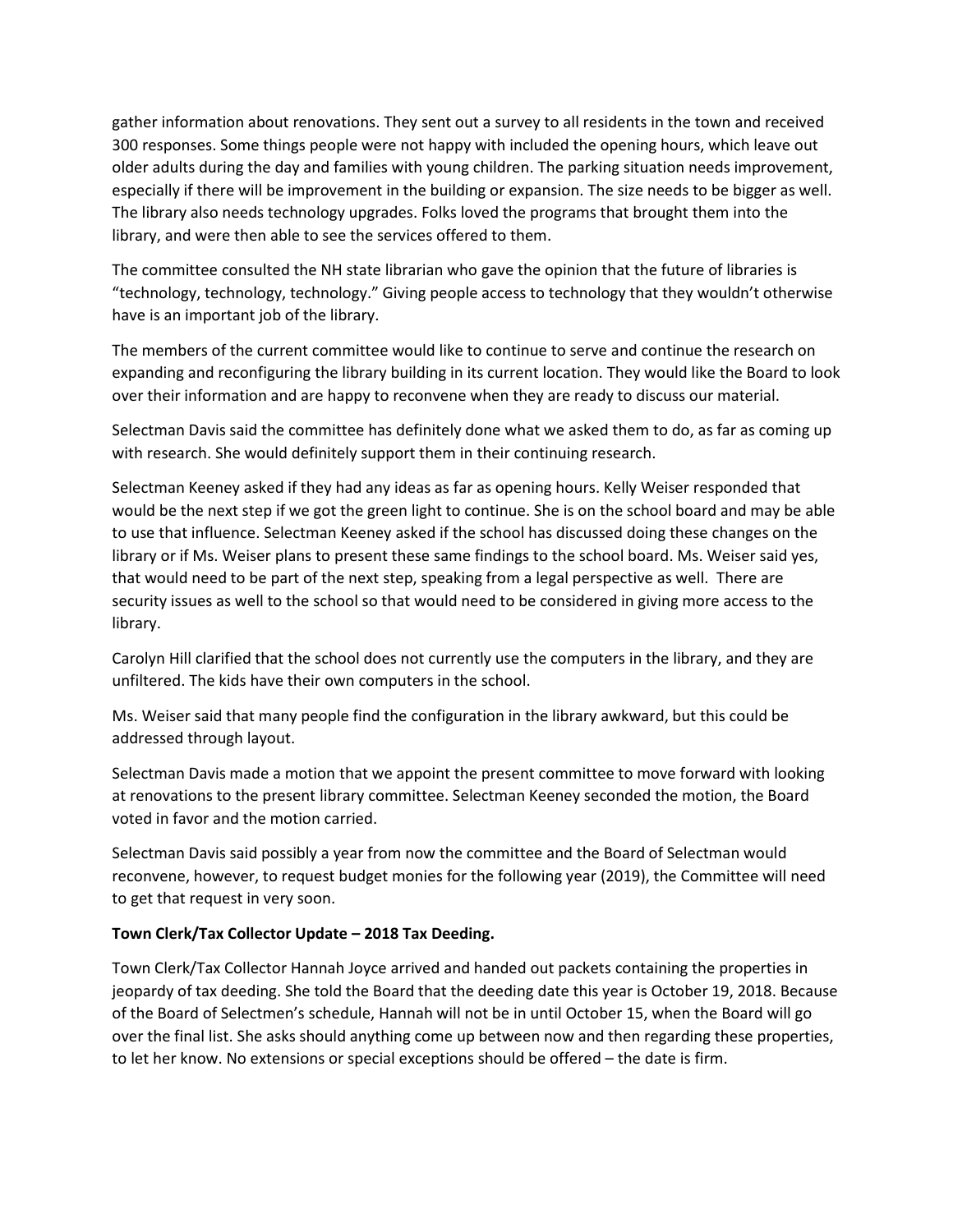Hannah presented a stack of addressed verification inquires and asked that they be manually verified by the staff in the Board of Selectmen's office and the responses directed to the tax collectors' office. There was discussion on this communication, as Hannah said she is legally unable to update her assessment data system during certain times of the year.

Carina Park recommended the Board get in writing from the DRA the statute which states the tax collector is forbidden to update the system during certain or specific times of the year.

# **Road Agent Update – Vehicle Maintenance Issues:**

Butch reported that the International 6 wheel has some mechanical issues that will need to be fixed before it can be sold at the State auction. The two issues are the starter cables and the coolers. These coolers were the second or third set in less than a year, and the truck is not drivable. This set had less than 400 miles on them. Butch wants the Board's opinion on whether to invest around \$1400 in it to possibly get \$3000 more at auction?

The Board agreed that he should keep the truck to be sold by sealed bid and to send the backhoe to auction. Carina will get the towing schedule. The vehicle must be there on the  $11<sup>th</sup>$ .

Butch also informed the Board that there is a tree leaning on Wilbur Coffey's Pond Road property into the road. As the tree is within the Town's right of way, it is our responsibility to remove the tree. The Board requested that Butch hire someone with the proper equipment to get rid of the tree.

## **Personnel Items:**

As the below job descriptions are not being fully approved tonight, Carina will go through and make changes and they will be accepted at a future meeting.

# - **Road Agent**

Selectman Keeney had some wording suggestions to Butch's job description. He requested that we include the requirement that the road agent "maintain a twelve and six month schedule," which would basically be a document of work projects, a living document that is not set in stone. This purpose is so that the Board has a concrete answer when people ask what the Highway Department is doing over the next six months. Chair Laufenberg agreed wholeheartedly that this should be in the job description.

# - **Town Clerk/Tax Collector**

Hannah submitted her draft to the Board for review, as well as a draft for the deputy and the assistant to the town clerk/tax collector. Carina will put those on the agenda for the October 29<sup>th</sup> meeting.

## - **Recreation Director**

The Board had no comments.

# **Police Chief**

The Board discussed changing or removing the phrase, "in the absence of a contracted prosecutor, the police chief will serve as a prosecutor." Discussion will be continued at a later date.

## **Evaluation Forms**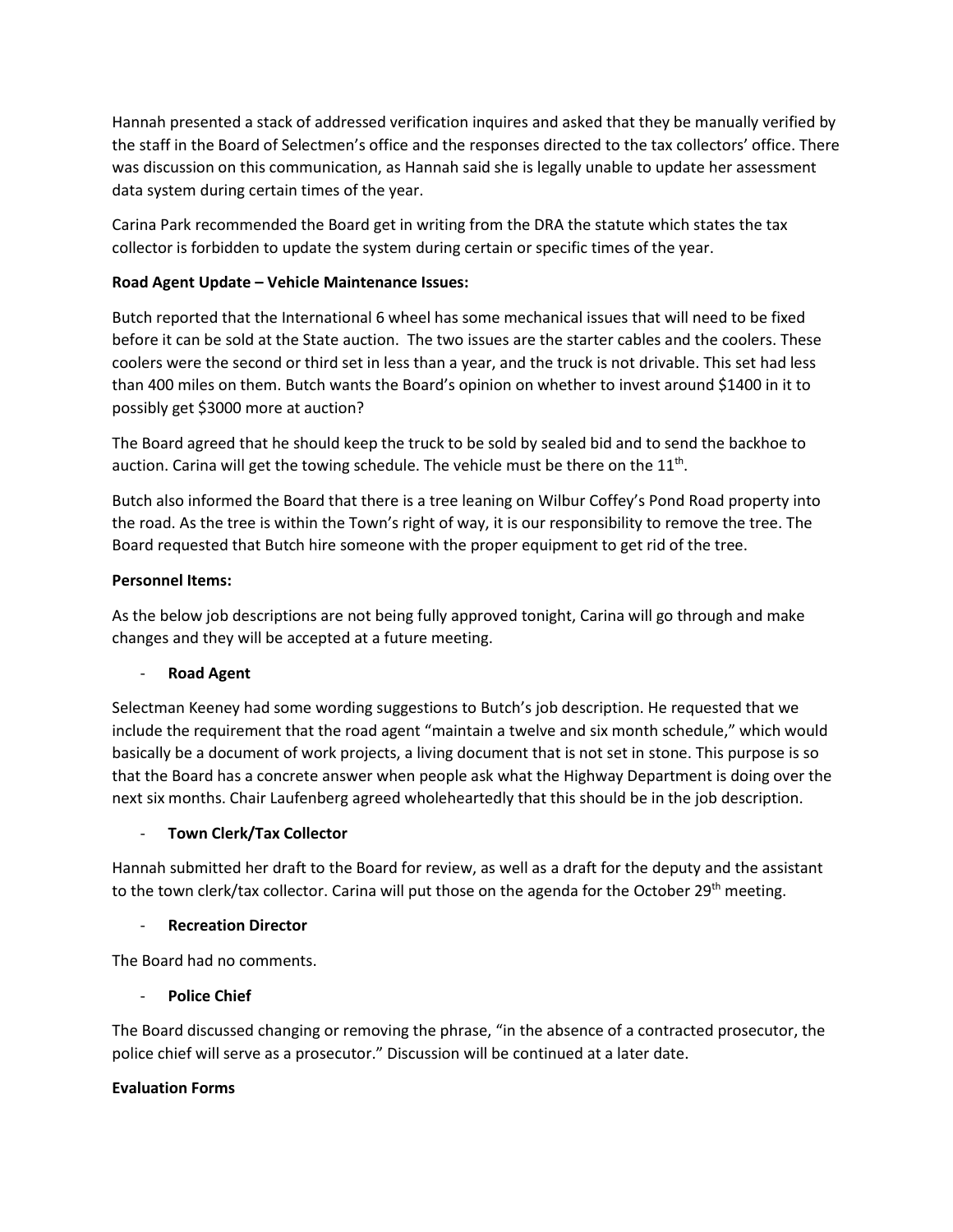Carina presented the changes to the draft employee evaluation form, which includes elements from the Tilton and Conway evaluations.

Chair Laufenberg suggested they include a rubric to explain each point from 1-5 so that everyone is on the same page when it comes to each number. The Board decided they wanted to create a rubric from a 1-5 rating.

## **Year End Schedule:**

As the end of the year is approaching, Carina suggests making a few revisions to the Board of Selectmen's schedule. She suggests they meet on December 3, and do the bi-weekly on the  $3^{rd}$  and the  $17<sup>th</sup>$ . We would pick the schedule up again after the  $1<sup>st</sup>$  of the year. The Board decided to mark December  $10<sup>th</sup>$  as a tentative meeting date in case they feel like they need more time to get things done.

## **Correspondence**:

- Kristy Goodson from Northway Bank sent the numbers for the Deer Run Dam bond. The Board decided to choose the 15 year term at 3.4 %. This would be roughly \$20,000 a year. She would like a date to initiate the loan and funds to be available. The Board decided that the middle of November should be the cut-off date and Carina will pick one of those dates for the Board to sign the paperwork.
- American Air Systems sent us a quote for the pump and compressor. The Board discussed whether they should replace the whole system or just the compressor? Chair Laufenberg suggested we pay a little more and do everything at once so we can obtain the 5 year warranty. The Board agreed.
- The Beebe Homeowners Association contracted the BCM to help them create a draft of their memorandum to present to the Board.

## **Board Concerns:** None.

**In Public Session a Motion was made to go into Non-Public Session under RSA 91-A: 3, II (**c**) regarding tax agreements. The Motion was seconded and with a roll call vote: Selectman Laufenberg- aye, Selectman Kelly– aye, Selectman Davis– aye, Selectman Keeney – aye and Selectman Cheney - aye ~ the Board went into Non-Public Session at 7:49 p.m. The Board came out of Non-Public Session at 8:13 p.m.**

**In Public Session a Motion was made to go into Non-Public Session under RSA 91-A: 3, II (**a**) regarding personnel. The Motion was seconded and with a roll call vote: Selectman Laufenberg- aye, Selectman Kelly– aye, Selectman Davis– aye, Selectman Keeney – aye and Selectman Cheney - aye ~ the Board went into Non-Public Session at 8:14 p.m. The Board came out of Non-Public Session at 8:25 p.m.**

**In Public Session, Selectman Kelly made a Motion to seal the minutes of the non-public session. The Motion was seconded and unanimously approved.**